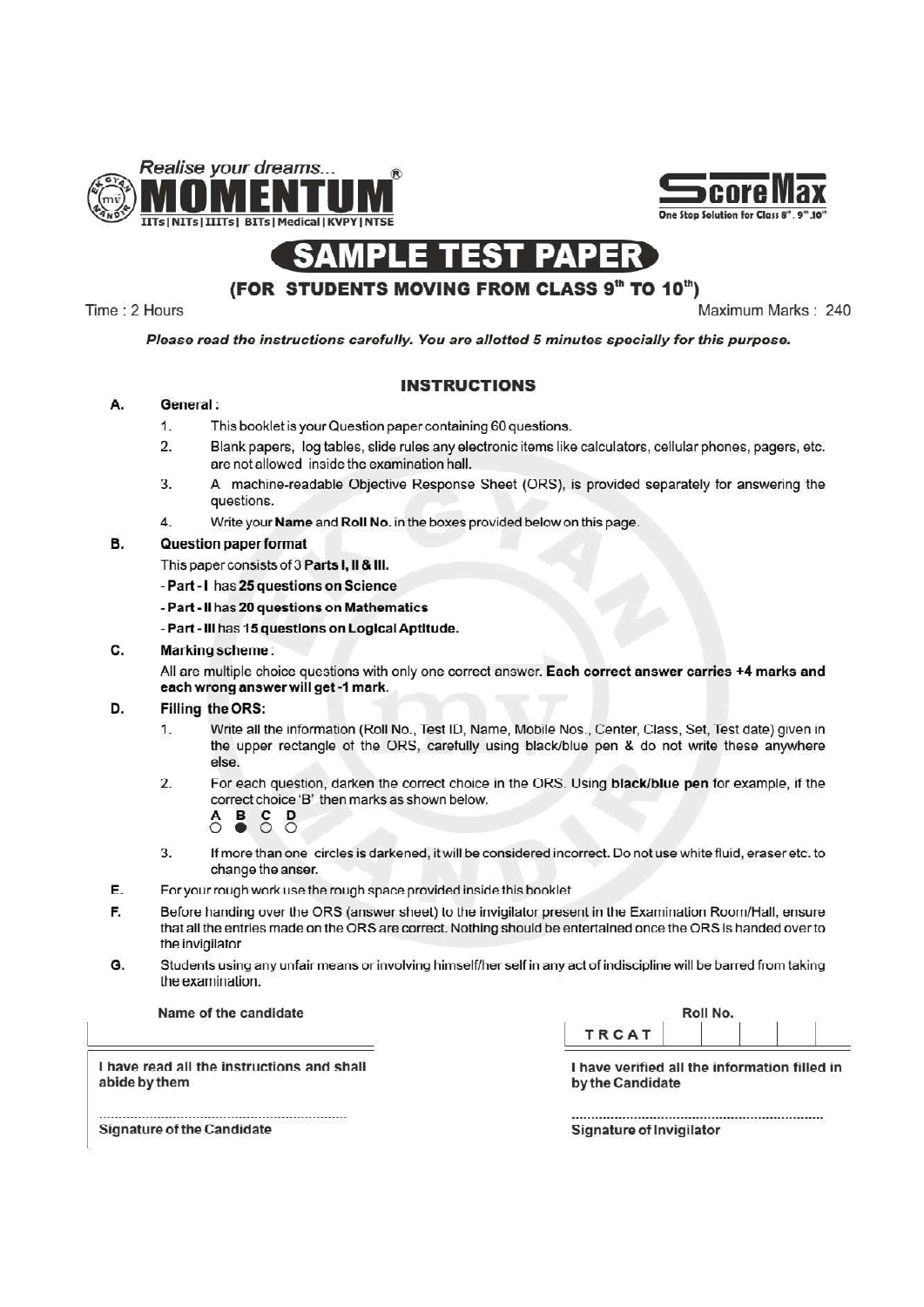PART - I

SCIENCE

**1.** An athlete runs on a circular track of radius 100 m and stops after covering one sixth of the track. The magnitude of his displacement will be :

(a) 200 m (b) 100 m (c) 100  $\pi$  m (d) 200  $\pi$  m

**2.** Two forces  $F_1 = 20N$  &  $F_2 = 30N$  are acting on an object as shown in figure. The magnitude of third force that must be applied to keep the object moving with constant velocity is

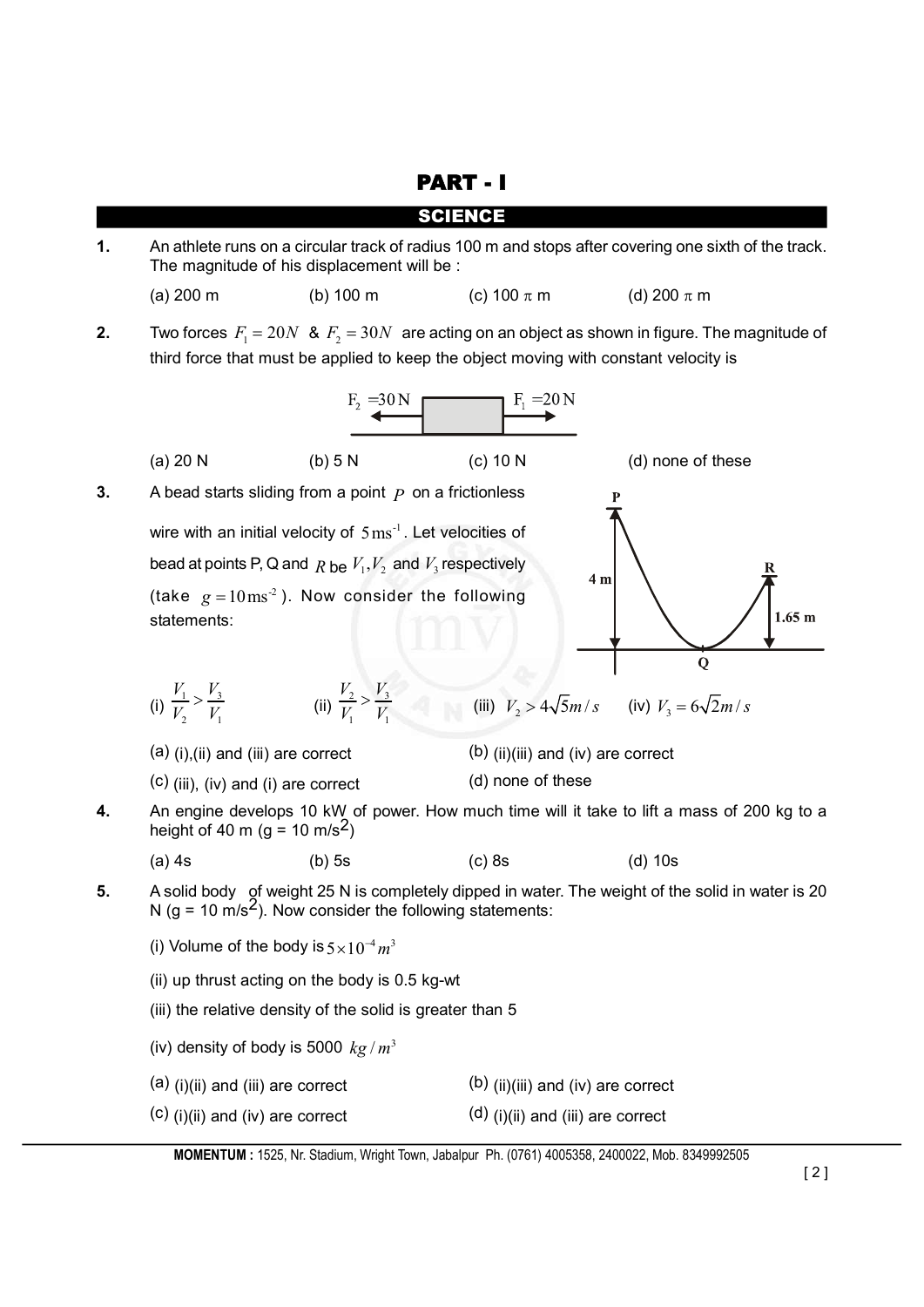**6.** In the given figure, distance time graph of a body moving along a straight path is shown.



- (i) part AB shows body is moving with uniform velocity
- (ii) part AB shows body is moving with uniform speed,
- (iii) part BC shows body is in uniform motion
- (iv) part CD has more velocity than that in part AB
- (v) part DE has uniform retardation
- (a) (i), (iii)  $\&$  (v) are correct (b) (i), (ii)  $\&$  (iv) are correct
- (c) (ii), (iii)  $\&$  (v) are correct (d) (ii), (iv)  $\&$  (v) are correct
- **7.** A bullet of mass 20 gm moving with a velocity 200 m/s gets embedded into a wooden block of mass 980 gm suspended by a string. Calculate velocity acquired by the combined system.

| (a) $2 \text{ m/s}$ | (b) $3 \text{ m/s}$ | (c) 4 m/s | (d) none of these |
|---------------------|---------------------|-----------|-------------------|
|                     |                     |           |                   |

**8.** A car is accelerated from 10 ms<sup>-1</sup> to 15 ms<sup>-1</sup>. The increase in kinetic energy is  $E_{k_1}$ . Again, the car is accelerated from 15 ms<sup>-1</sup> to 20 ms<sup>-1</sup>. The increase in kinetic energy is now  $E_{k_2}$ . What is

the ratio of 
$$
\frac{Ek_1}{Ek_2}
$$
?

(a) 0.5. (b) 0.7 (c) 0.1 (d) 0.4

**9.** An object of mass 2*kg* is dropped from a certain height. On rebounding from the ground, it rises vertically till  $\frac{2}{5}$ th

 $\frac{-}{5}$ th of its initial height. The ratio of magnitude of momentum of the object just before and after striking the ground is

|  | (a) $\sqrt{2}:\sqrt{5}$ | (b) $\sqrt{5}:\sqrt{2}$ | (c) $\sqrt{3}:\sqrt{5}$ | (d) $\sqrt{5}:\sqrt{3}$ |
|--|-------------------------|-------------------------|-------------------------|-------------------------|
|--|-------------------------|-------------------------|-------------------------|-------------------------|

**10.** The mass of a planet is 1/9 of the mass of the earth and its radius is half that of the earth. If a body weighs 9N on the earth, its weight on the planet would be

(a) 4 N (b) 4.5 N (c) 2.25 N (d) 1 N

**11.** Metal that is made by mixing iron with carbon, nickel and managnese is called :

| (a) Stainless steel | (b) German silver | (c) Nichrome | (d) Eureka |
|---------------------|-------------------|--------------|------------|
|---------------------|-------------------|--------------|------------|

- **12.** The fibres do not manufactured by petrochemicals are :
	- (a) Nylon (b) Polyester (c) Acrylic (d) None of these

**MOMENTUM :** 1525, Nr. Stadium, Wright Town, Jabalpur Ph. (0761) 4005358, 2400022, Mob. 8349992505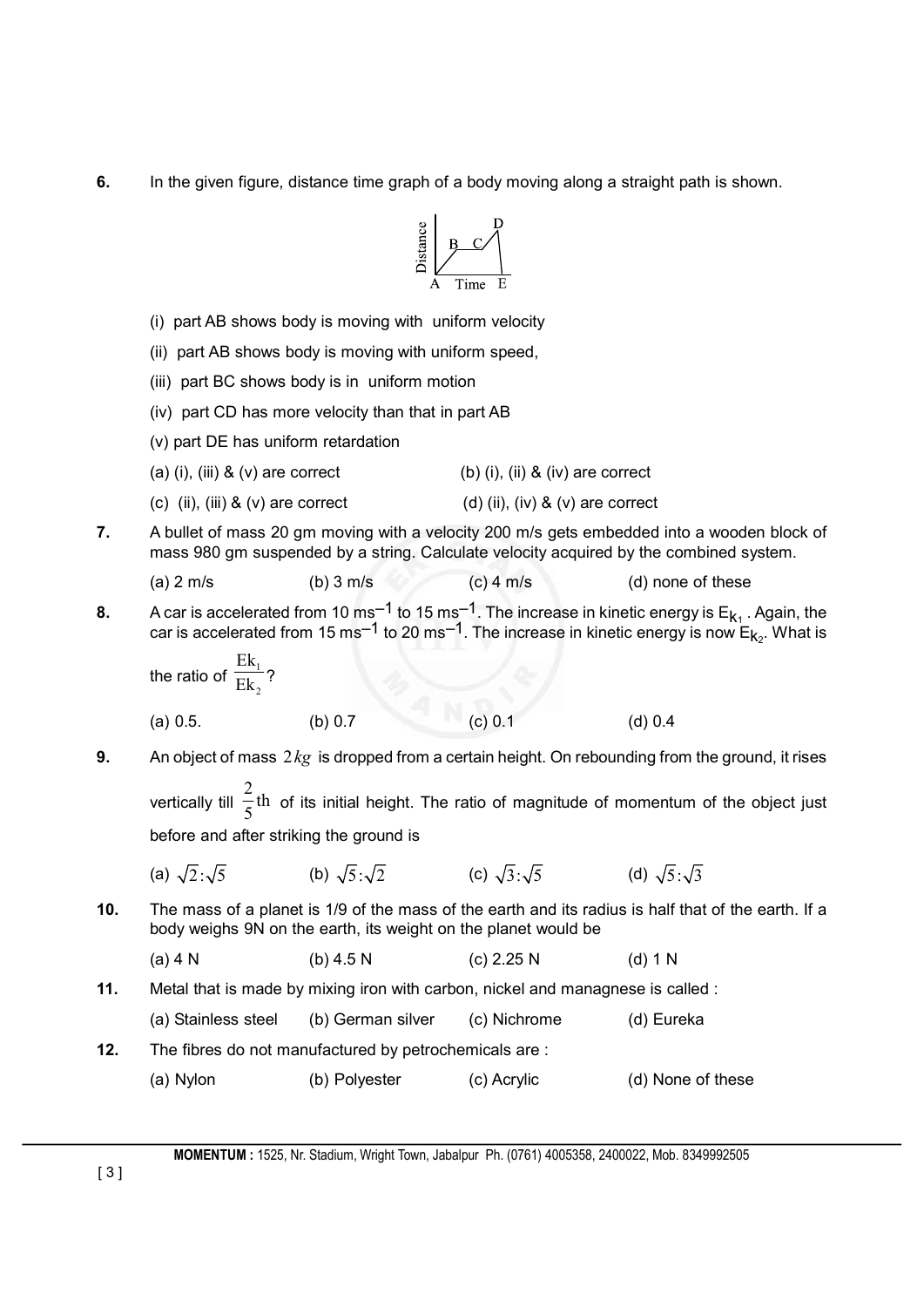**13.** A specific gas CNG (compressed natural gas) is

used in car cylinders; the nature of this gas is :

- (a) Highly polluting
- (b) Less polluting
- (c) Not at all polluting
- (d) None of these
- **14.** A solution contains 60 g of sugar in 480 g of water. Determine the concentration of the solution in terms of mass by mass percentage (% w/w) of solution.

(a) 15.11% (b) 20.11% (c) 11.11% (d) 9.00%

**15.** Tyndall effect is the phenomenon of Scattering of light from colloidal solutions, which of the following will **not** show tyndall effect :

(a) Milk

- (b) Starch solution
- (c) Copper sulphate
- (d) None of these
- **16.** What is the formula of silver oxide :

(a) 
$$
AgO
$$
 (b)  $Ag_2O$  (c)  $SO_2$  (d)  $SiO_2$ 

- **17.** A reaction occurs between Potassium iodide and lead nitrate, both the solutions are colourless, if they mix completely a yellowish solid substance is formed, this type of reaction does not shows :
	- (a) Formation of precipitate
	- (b) Evolution of gas
	- (c) Change of colour
	- (d) Change of state
- **18.** Litmus paper is a type of indicator which is formed from purple coloured litmus solution. The litmus is having a tendency to convert blue litmus to Red in presence of an acid & Red to blue in presence of a base. So in which of the following combination Litmus will convert from blue to Red.

| $(i)$ HCl         | (ii) $HNO3$             |  |  |
|-------------------|-------------------------|--|--|
| (iii) Citric acid | $(iv)$ NaOH             |  |  |
| $(a)$ (i), (ii)   | (b) (i), (ii) $&$ (iv)  |  |  |
| (c) only (iii)    | $(d)$ (i), (ii) & (iii) |  |  |

Sourc

of light



**Tyndall effect** 





Shockbox Glass tumbler containing sample

Eve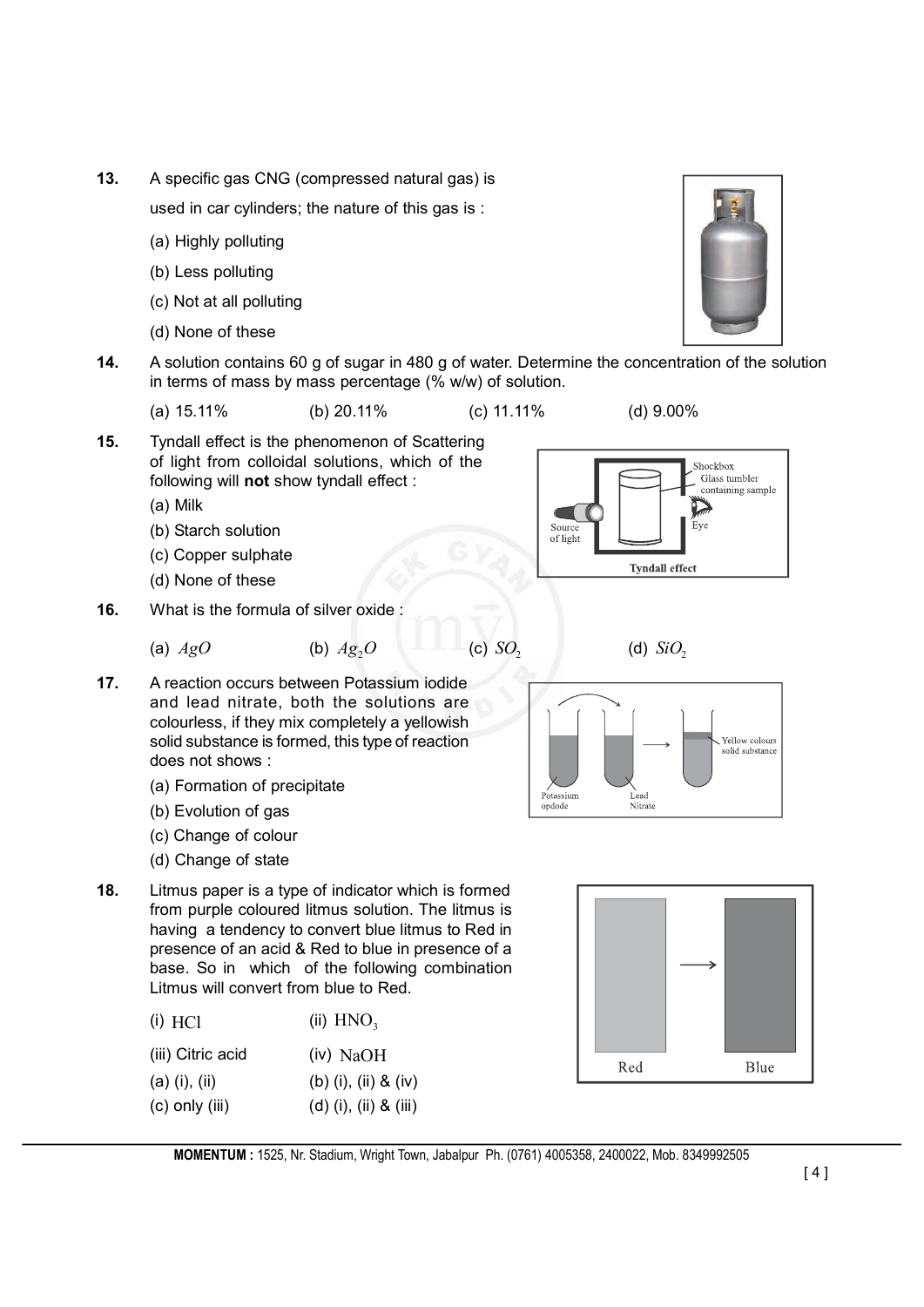**19.** In the diagram below :



The process [C] shows:

- (a) Increase temperature and increase pressure
- (b) Increase temperature and decrease pressure
- (c) Decrease temperature and increase pressure
- (d) Decrease temperature and decrease pressure
- **20.** The term Atomicity is usually valid for molecules so, what is the Atomicity of Sulphur molecule :

(a) 4 (b) 6 (c) 8 (d) None of these

- **21.** The given figure show the wings of two animals with analogous organs. Identify them.
	- (a) Dinosaur and bird
	- (b) Bat and insect
	- (c) Bat and bird
	- (d) Insect and bird
- **22.** The disease shown in the figure is caused due to the deficiency of :
	- (a) Vitamin B
	- (b) Protein
	- (c) Vitamin D
	- (d) Vitamin A
- **23.** Which of the following figures correctly depicts Anaphase I ?

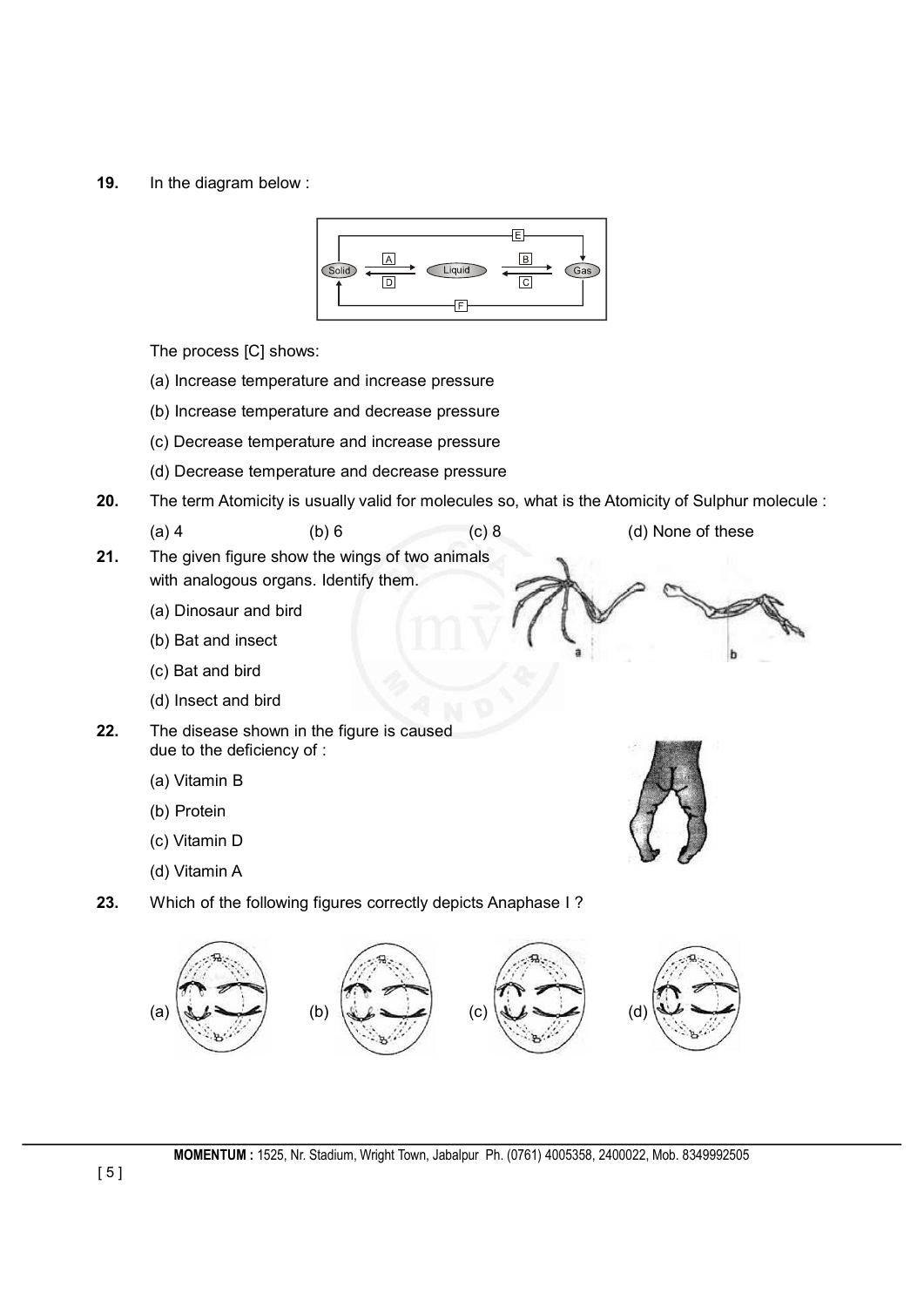

- **24.** The diagram given shows the roots of a leguminous plant What type of bacteria are present in structure X
	- (a) Lactobacillus
	- (b) Rhizobium
	- (c) Vibrio
	- (d) Spirillum



**25.** In the condition shown in the given figure, which of the following diseases is mostly likely to spread?

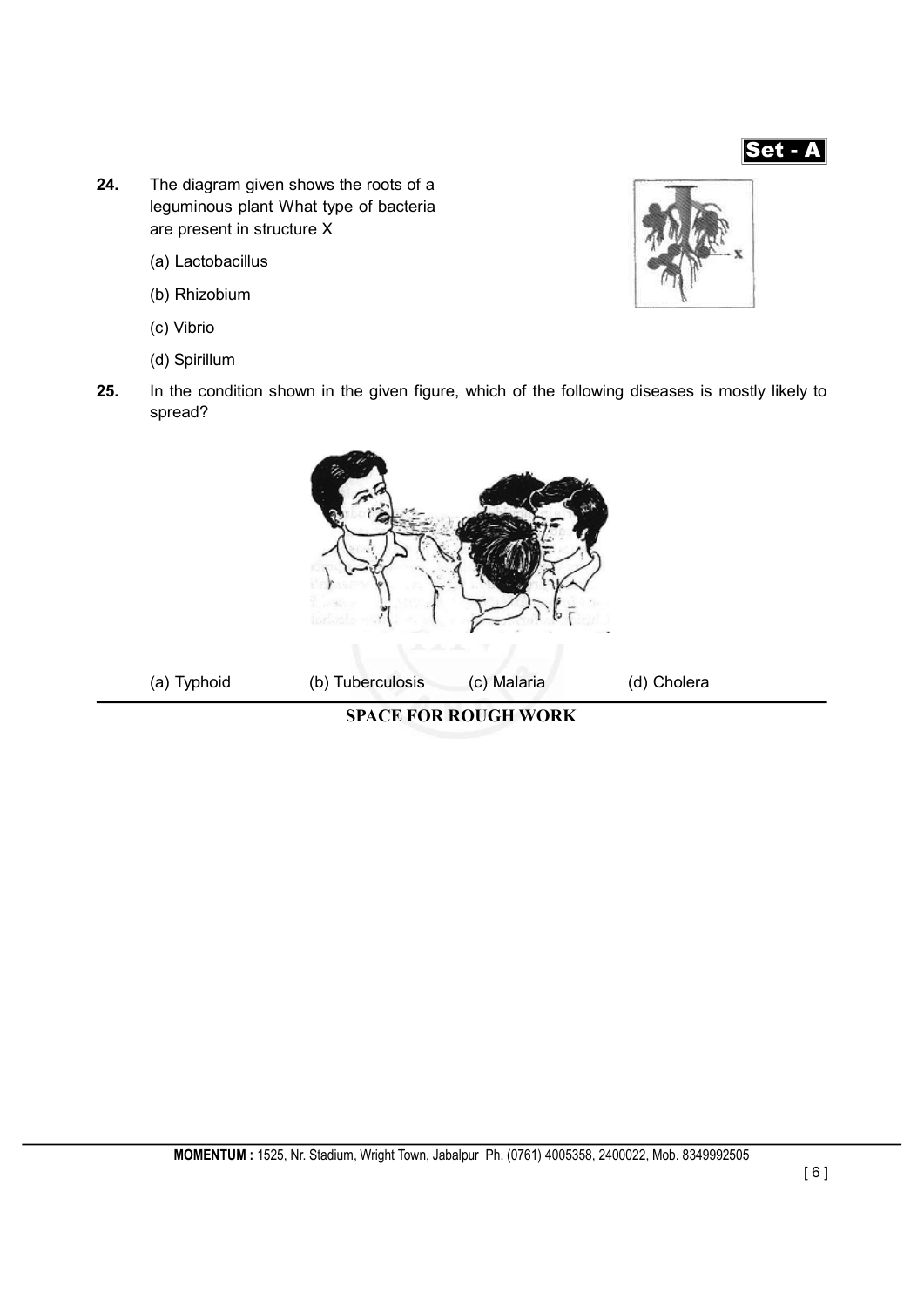## PART - II

### MATHEMATICS

 $+\frac{1}{2x}$  = 4 then value of  $27x^3 + \frac{1}{8x^3}$ **26.** If  $2x + \frac{1}{2} = 4$ *x*  $+\frac{1}{2}$  is : *x* 8 *x* 3 *x* (a) 104 (b) 189 (c) 121 (d) None of these **27.** The number whose one-fourth is 1 less than its one-third is : (a) 10 (b) 12 (c) 1 (d) None of these **28.** Which one of  $(\sqrt{5} + \sqrt{13})$  or  $(\sqrt{7} + \sqrt{11})$  is larger than the other : (a)  $(\sqrt{5} + \sqrt{13})$  (b)  $(\sqrt{7} + \sqrt{11})$  (c) Both are equal (d) None of these **29.** Factors of  $(x-1)(x+3)(x-2)(x-6)+96$  are : (a)  $(x+2)(x-5)(x^2-3x-6)$  (b)  $(x+2)(x+3)(x^2-5x-7)$ (c)  $(x-1)(x-2)(x^2-11x+18)$  (d)  $(x+3)(x-6)(x^2-6x+6)$ **30.** The width of each of five continuous classes in a frequency distribution is 5 and the lower class limit of the lowest class is 10. What is the upper class limit of the highest class ? (a) 15 (b) 25 (c) 35 (d) 30 **31.** If the surface areas of a sphere and a cube are equal then the ratio of their volumes is :  $\frac{\pi}{6}$  (c)  $\frac{\pi}{4}$  : 1  $\pi$ (a)  $1:1$  (b)  $1:\sqrt{\frac{n}{6}}$ (d) None of these **32.** If  $\angle BOC=66^\circ$ , the angle *x* in rectangle ABCD is : A B (a)  $104^{\circ}$  $66^{\circ}$ (b)  $114^{\circ}$ (c)  $60^{\circ}$  $\Gamma$  $\overline{C}$ (d)  $33^0$ **33.** PQRS is a square. T and U are the mid-points of sides PS and QR respectively. If PQ=8 cm, the area of  $\triangle OTS$ , where O is the point of intersection of TU and QS is : (a) 16cm**<sup>2</sup>** (b) 8cm**<sup>2</sup>** (c) 32cm**<sup>2</sup>** (d) None of these **34.** Dipu's salary was increased by 20% and then decreased by 20%. By how much percentage Dipu's salary increased or decreased finally: (a) No change (b) 40% increased (c) 4% decreased (d) 40% decreased

**MOMENTUM :** 1525, Nr. Stadium, Wright Town, Jabalpur Ph. (0761) 4005358, 2400022, Mob. 8349992505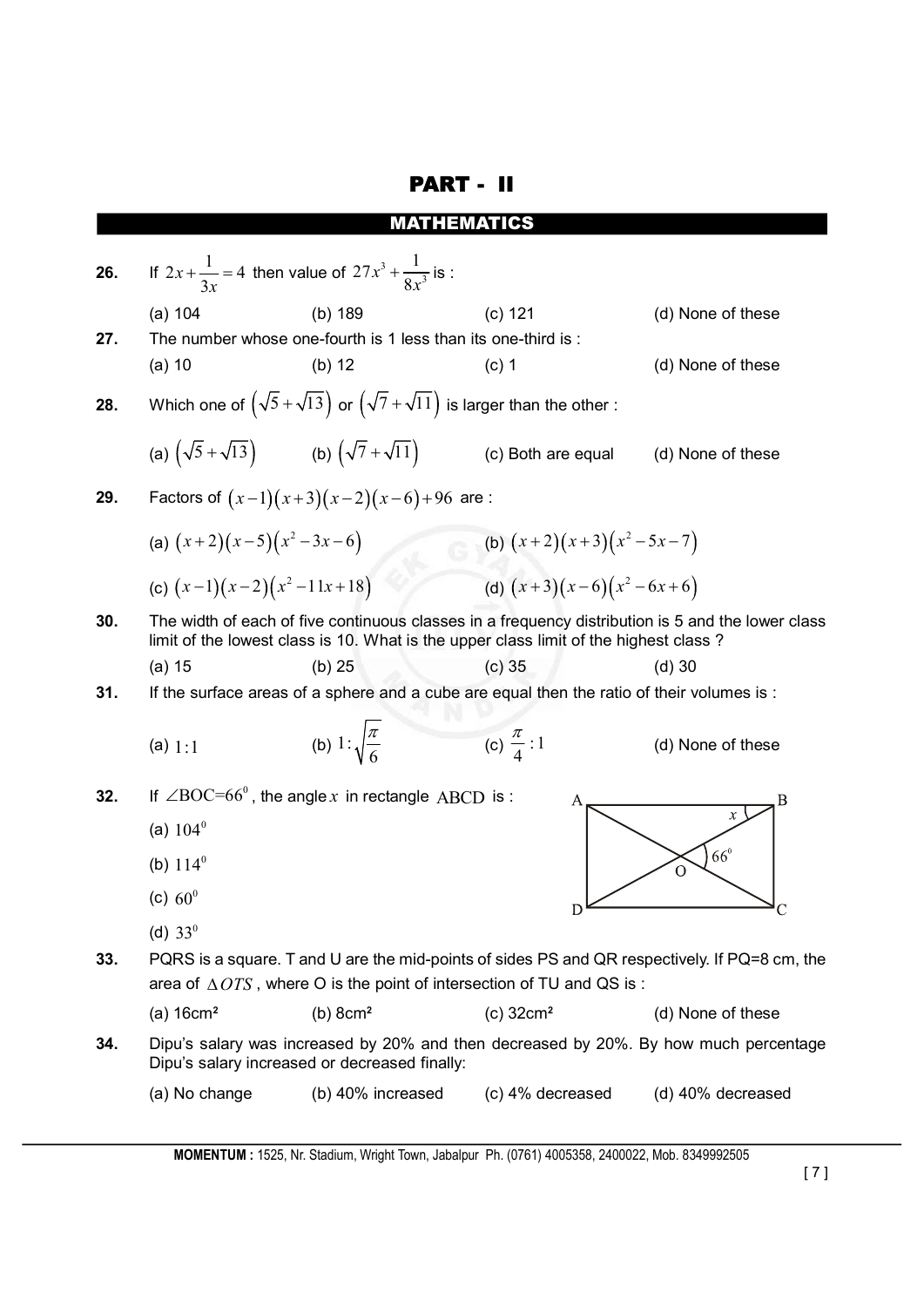**35.** A tap can fill a water tank in 40 min. Another tap can empty the same tank in 60 min. If both of them are running simultaneously then how many minutes will it take to fill the tank :

(a) 100 min (b) 20 min (c) 120 min (d) 40 min

**36.** The ratio of syrup and water in a mixture is 5:2. If some quantity of mixture is replaced by same quantity of water then quantity of water and syrup becomes same. What quantity of mixture is required to be replaced ?

(a) 
$$
\frac{3}{10}
$$
 (b)  $\frac{1}{2}$  (c)  $\frac{1}{5}$  (d) None of these

**37.** The sum of length, breadth and height of a cuboidal room is 25cm and the sum of products of length, breadth & height taken two of them at a time is 240.5 cm. What will be the maximum length of the rod which can be kept in the room.

(a) 
$$
625cm
$$
 (b)  $265.5cm$  (c)  $12cm$  (d) None of these

**38.** In the figure, the measure of  $(a+b+c+d+e+f+g+h+i+j) =$ 



(a) 540**<sup>0</sup>** (b) 360**<sup>0</sup>** (c) 900**<sup>0</sup>** (d) None of these **39.** A well with 10m inside diameter is dug 14m deep. Earth taken out of it is spread all around it to make an embankment like a hollow cylinder of height  $4\frac{2}{3}$  $\frac{1}{3}$  m. What is the width of the embankment: (a) 5m (b) 4m (c) 4.3m (d) 6m

**40.** In figure  $AX$  DY. What is the difference between  $\angle 1$  &  $\angle 2$  ?



**MOMENTUM :** 1525, Nr. Stadium, Wright Town, Jabalpur Ph. (0761) 4005358, 2400022, Mob. 8349992505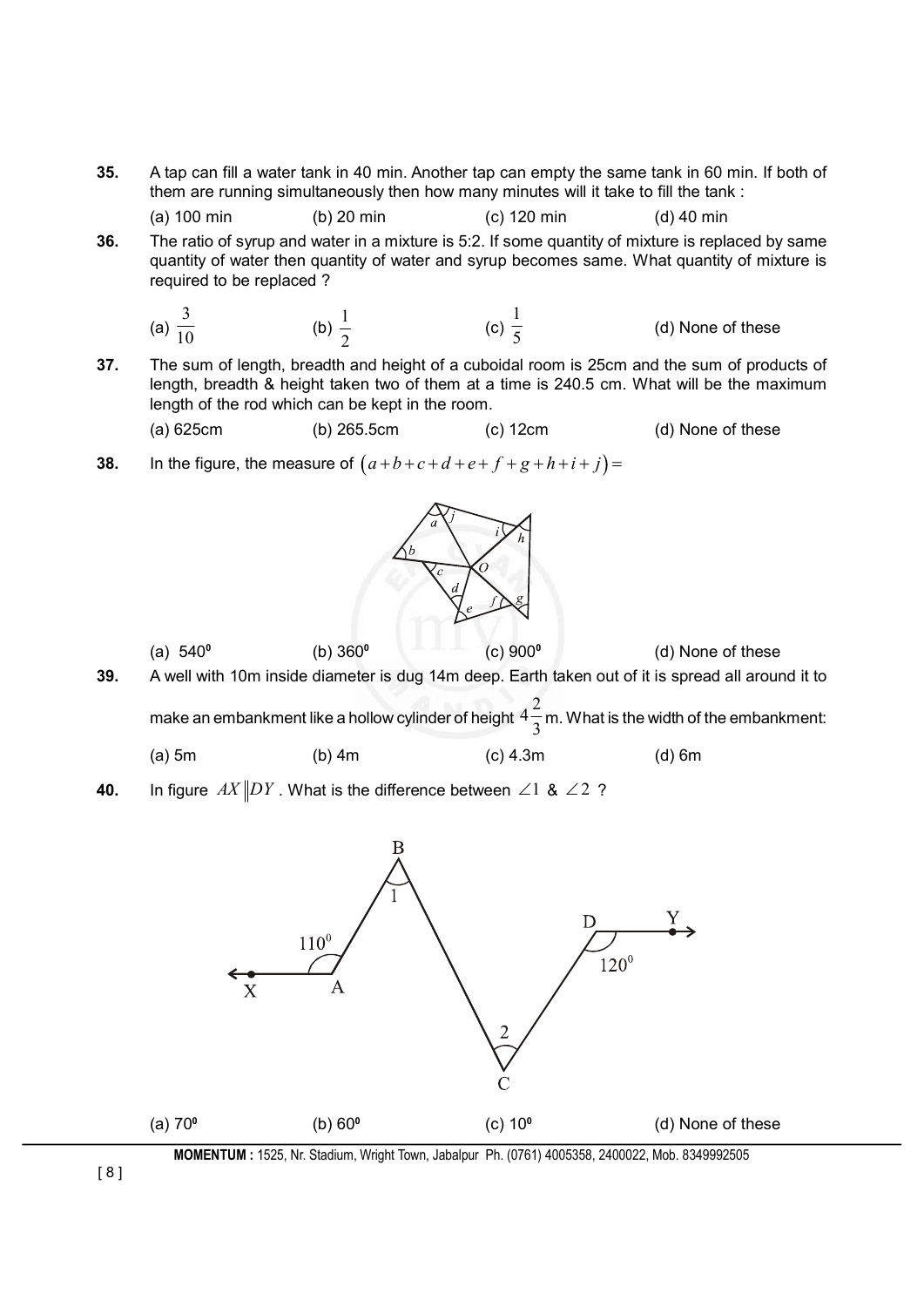- **41.** ABCD is a square and EDC is an equilateral triangle.
	- Then  $\angle$  *EBC* =
	- (a) 45**<sup>0</sup>**
	- (b) 30**<sup>0</sup>**
	- (c) 15**<sup>0</sup>**
	- (d) None of these
- **42.** In the given figure, AM is perpendicular to BC
	- and AN is the bisector of  $\angle BAC$ . If  $\angle B = 65^\circ$  and  $\angle C = 33^\circ$ , find  $\angle MAN$ .
	- (a) 16*<sup>0</sup>* (b) 82**<sup>0</sup>**
	- (c) 47*<sup>0</sup>* (d) None of these





- **43.** When a fair coin is tossed either a head or a tail appears with equal chances. How many times the coin was tossed, if the head appeared for 24 times and probability of getting a head was found to be 0.4 :
	- (a) 24 (b) 60 (c) 36 (d) None of these
- **44.** There is a road of 3 m wide at outside of a square park of a colony. The perimeter of the park with road is 484 m. What will be the area of the road :
	- (a)  $1400 \text{ sq.m}$  (b)  $1416 \text{ sq.m}$  (c)  $1024 \text{ sq.m}$  (d) None of these
- **45.** In the figure, O is the centre of the circle. What is the measure of  $\angle AOC$ ?



**SPACE FOR ROUGH WORK**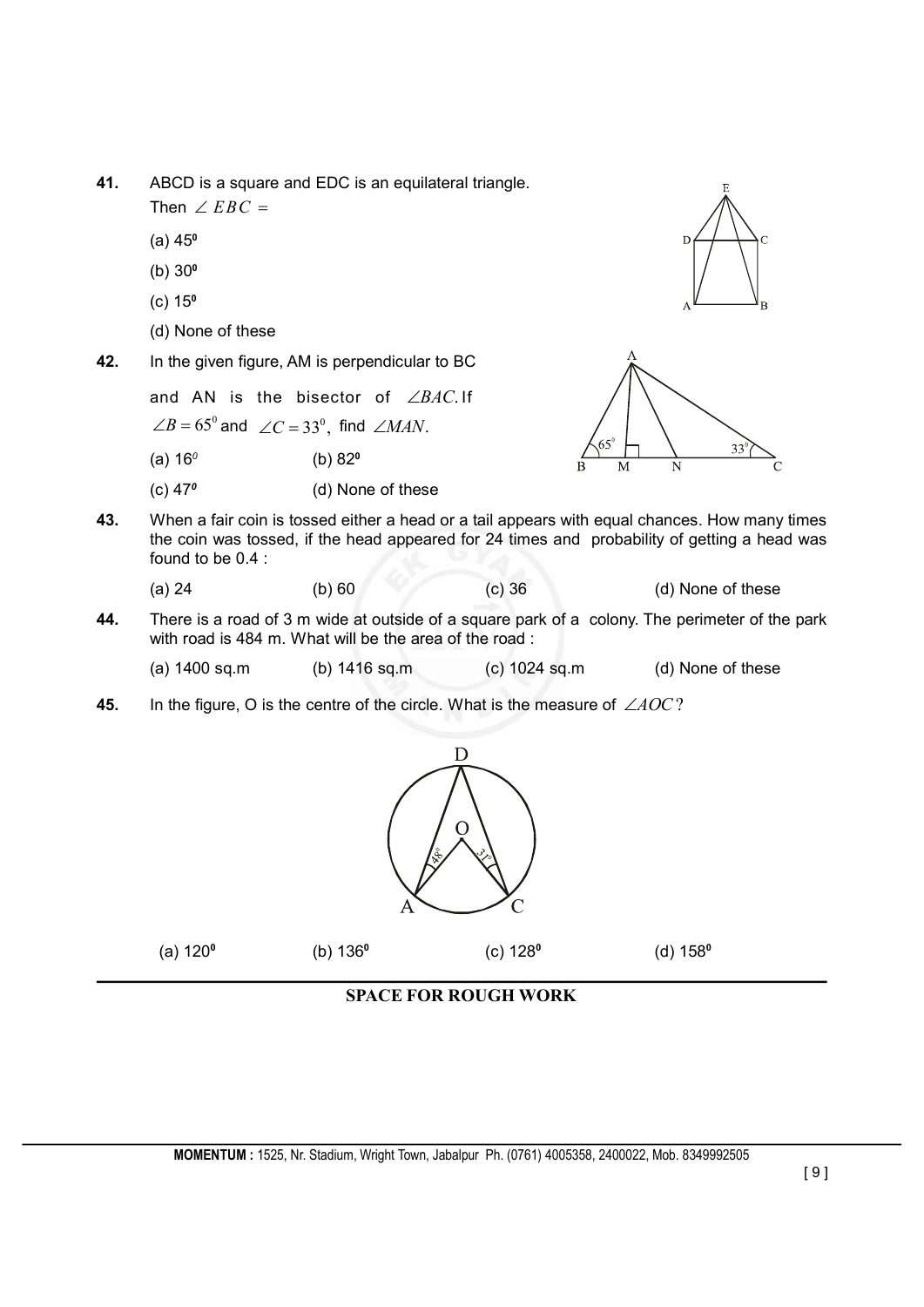|     |                                                                                                                                               |                         |                                                      | <b>LOGICAL APTITUDE</b> |                                   |           |  |
|-----|-----------------------------------------------------------------------------------------------------------------------------------------------|-------------------------|------------------------------------------------------|-------------------------|-----------------------------------|-----------|--|
| 46. | Find out the number from alternatives which will come in place of question mark '?' to continue<br>the sequence 2, 3, 11, 20, 84, ?, 325, 374 |                         |                                                      |                         |                                   |           |  |
|     | (a) 101                                                                                                                                       |                         | (b) 109                                              |                         | (c) 154                           | $(d)$ 209 |  |
| 47. |                                                                                                                                               |                         | Find the value of A, B, C, D, E from given options - |                         |                                   |           |  |
|     | 5.                                                                                                                                            | 40<br>$-10$<br>23<br>20 | 16<br>$-32$<br>60<br>64–<br>8                        | С<br>-B<br>A<br>D-<br>Ė |                                   |           |  |
|     |                                                                                                                                               | A                       | B                                                    | $\mathsf C$             | D                                 | E         |  |
|     | (a)                                                                                                                                           | 117                     | 11                                                   | 44                      | 22                                | 33        |  |
|     | (b)                                                                                                                                           | 11                      | 22                                                   | 33                      | 44                                | 88        |  |
|     | (c)                                                                                                                                           | 113                     | 11                                                   | 44                      | 22                                | 88        |  |
|     | (d)                                                                                                                                           | 113                     | 22                                                   | 11                      | 44                                | 88        |  |
| 48. | Statement- $P \le Q = R \le S < T$                                                                                                            |                         |                                                      |                         |                                   |           |  |
|     | <b>Conclusions -</b>                                                                                                                          |                         |                                                      |                         |                                   |           |  |
|     | (I) $P = T$                                                                                                                                   |                         |                                                      |                         |                                   |           |  |
|     | (II) $Q \leq S$                                                                                                                               |                         |                                                      |                         |                                   |           |  |
|     | (III) $P < T$                                                                                                                                 |                         |                                                      |                         |                                   |           |  |
|     |                                                                                                                                               | (a) Only $I$ correct    |                                                      |                         | (b) Only $II$ & $III$ are correct |           |  |
|     |                                                                                                                                               |                         | (c) Only I & III correct                             |                         | (d) Only $II$ correct             |           |  |
|     | Directions (Q No. 49 - 53):                                                                                                                   |                         |                                                      |                         |                                   |           |  |

PART - III

*Six persons Ashok, Pratap, Shivaji, Sultan, Chandel and Akbar sit around a round table facing each other but not in same order. Each teaches one subject Physics, Biology, Geology, Chemistry, Botany and maths not in same order.*

*Teachers of Chemistry and Geology sit opposite to each other. Akbar teaches Chemistry. Chandel sits immediate left to Geology teacher. Shivaji sits between Sultan and Botany teacher. Pratap sits second left to Ashok. Physics and Maths teachers sit opposite to each other. Maths and Biology teachers are neighbour. Shivaji does not teach Geology.*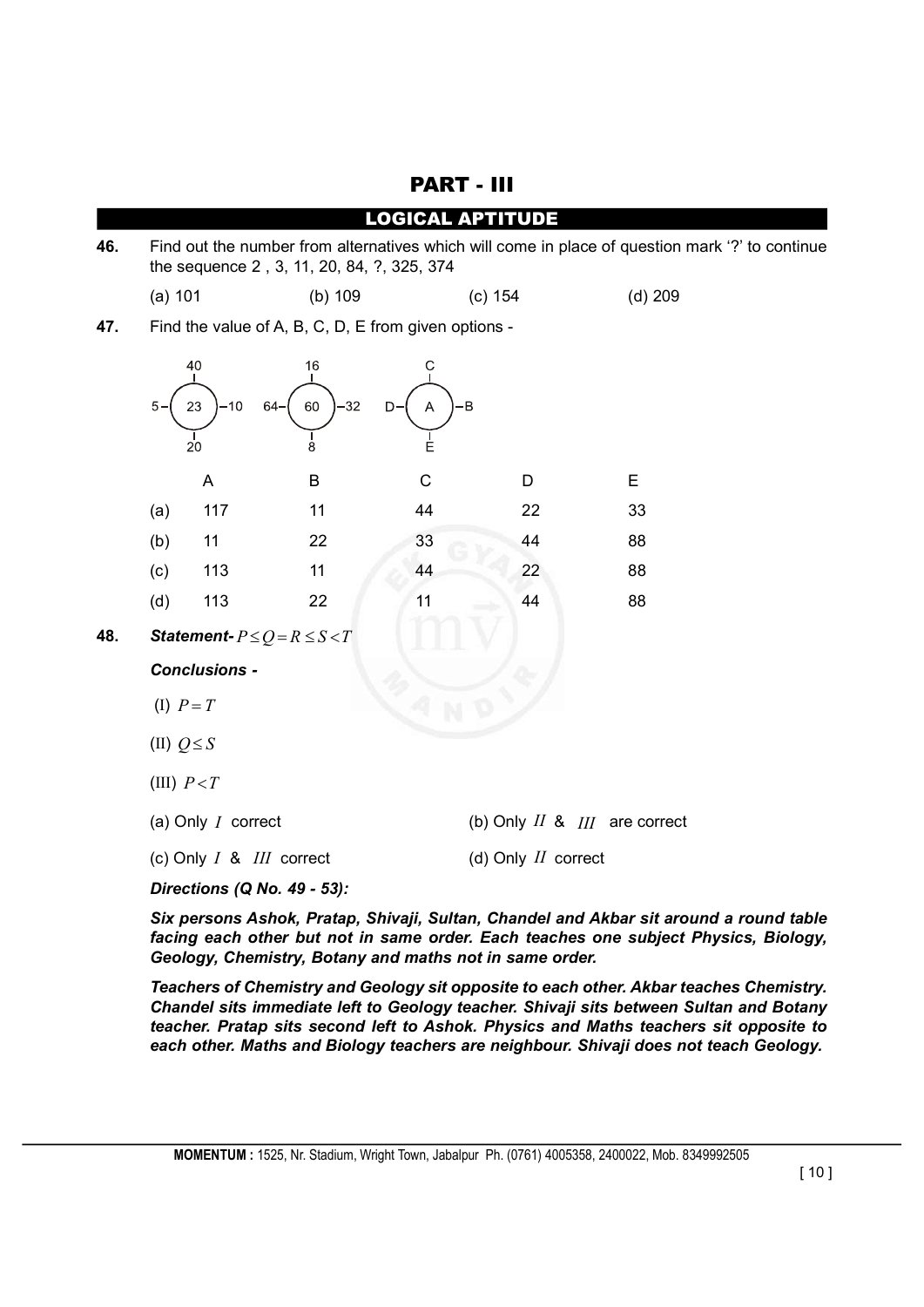### *From the given information answer the following questions :*

| 49. | Teacher of Maths is                                                                                                                                                                                             |                                                                       |                                           |                                                                                                  |  |  |
|-----|-----------------------------------------------------------------------------------------------------------------------------------------------------------------------------------------------------------------|-----------------------------------------------------------------------|-------------------------------------------|--------------------------------------------------------------------------------------------------|--|--|
|     | (a) Pratap                                                                                                                                                                                                      | (b) Ashok                                                             | (c) Shivaji                               | (d) Sultan                                                                                       |  |  |
| 50. | Immediate neighbour of Sultan is                                                                                                                                                                                |                                                                       |                                           |                                                                                                  |  |  |
|     | (a) Biology teacher                                                                                                                                                                                             | (b) Maths teacher                                                     | (c) Chemistry teacher (d) Botany teacher  |                                                                                                  |  |  |
| 51. |                                                                                                                                                                                                                 | Akbar is related to Chemistry in the same way Shivaji is related with |                                           |                                                                                                  |  |  |
|     | (a) Botany                                                                                                                                                                                                      | (b) Physics                                                           | (c) Geology                               | (d) Maths                                                                                        |  |  |
| 52. |                                                                                                                                                                                                                 | The person sitting between Akbar and Physics teacher is               |                                           |                                                                                                  |  |  |
|     | (a) Ashok                                                                                                                                                                                                       | (b) Chandel                                                           | (c) Pratap                                | (d) Shivaji                                                                                      |  |  |
| 53. | Find the odd pair                                                                                                                                                                                               |                                                                       |                                           |                                                                                                  |  |  |
|     | (a) Akbar - Sultan                                                                                                                                                                                              | (b) Pratap - Chandel (c) Ashok - Shivaji                              |                                           | (d) Pratap - Ashok                                                                               |  |  |
| 54. | A person starts walking towards east & covers a distance of 10 km. Then he turns to his right and<br>walks 6 km. After that he takes two consecutive left turns and walks 10-10 km each time. Then              |                                                                       |                                           |                                                                                                  |  |  |
|     | (I) Person is 20.4 km far in East direction from his origin.                                                                                                                                                    |                                                                       |                                           |                                                                                                  |  |  |
|     | (II) Person is 20 km far in North - East direction from his origin.                                                                                                                                             |                                                                       |                                           |                                                                                                  |  |  |
|     | (III) Person is 20.4 km far in North - East direction from his origin.                                                                                                                                          |                                                                       |                                           |                                                                                                  |  |  |
|     | (IV) Person is $4\sqrt{26}$ km far in North - East direction from his origin.                                                                                                                                   |                                                                       |                                           |                                                                                                  |  |  |
|     | (a) Only statement (I) follows                                                                                                                                                                                  |                                                                       | (b) Only statement (II) follows           |                                                                                                  |  |  |
|     | (c) Statement (II) and (III) follows                                                                                                                                                                            |                                                                       | (d) Only statement (III) and (IV) follows |                                                                                                  |  |  |
| 55. | If East is called South - West, South - West as West, West as North - East, North - East as<br>North, North as South - East, South - East as South, South as North -West. Then Pole star in<br>which direction: |                                                                       |                                           |                                                                                                  |  |  |
|     | (a) North - West                                                                                                                                                                                                | (b) South - East                                                      | (c) North                                 | (d) South                                                                                        |  |  |
| 56. |                                                                                                                                                                                                                 |                                                                       |                                           | Which of the folllowing diagram indicates best relation between A) Milky way B) Sirius C) Phobos |  |  |
|     | (a)<br>С                                                                                                                                                                                                        | (b)                                                                   | (c)                                       | (d)                                                                                              |  |  |